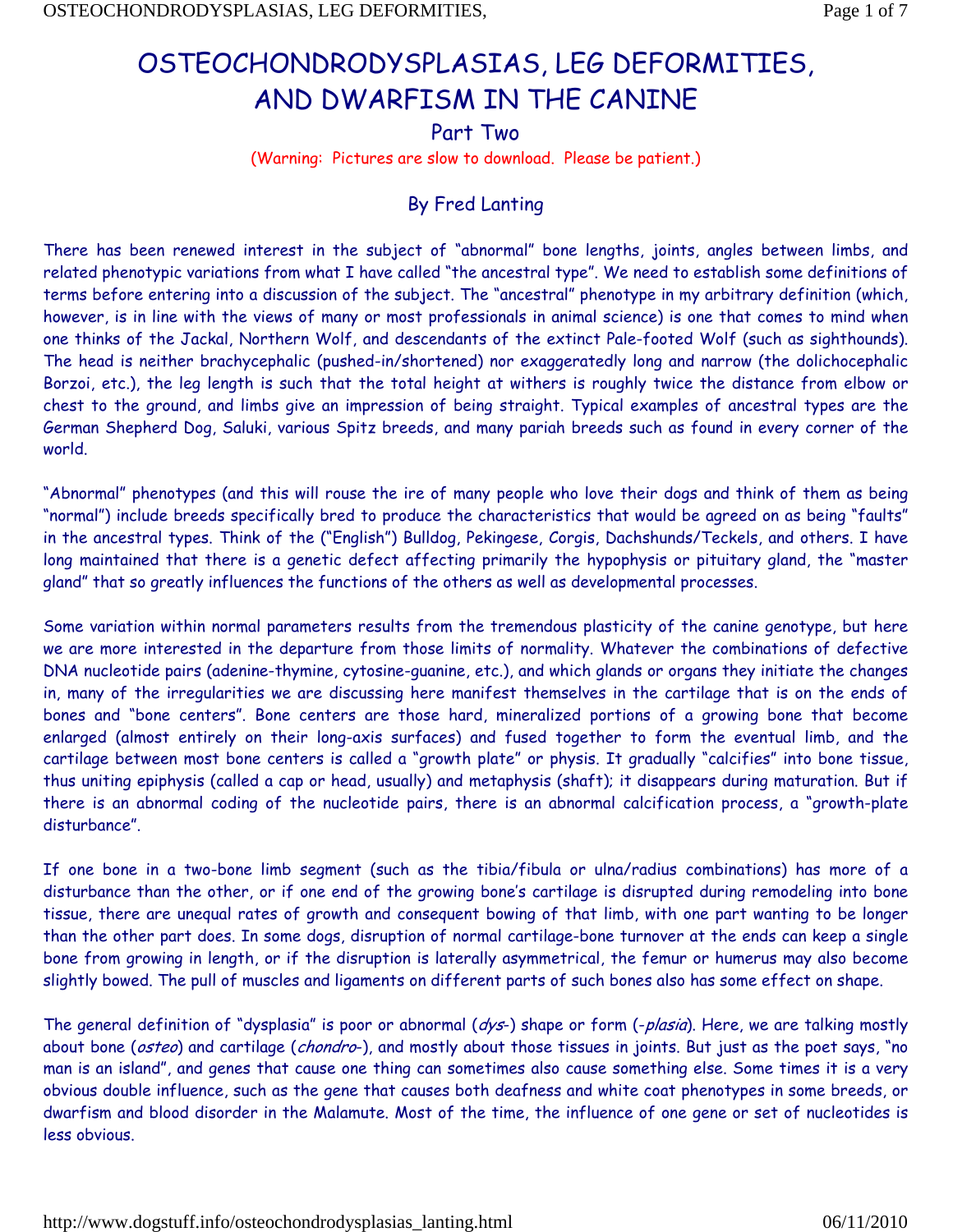A couple more definitions would be helpful at this point, although you should realize that there are sometimes loose adherence to strict interpretation of such definitions:

- **chondrodysplasia:** any growth plate (cartilage) disturbance resulting in canine dwarfism; in human pathology, it has a different meaning: enchondromatosis, a rare disorder marked by enlarged cartilage and tumors in joints.
	- **chondrodystrophic:** semantically similar to the above, but while –plasia refers to changeable shape, - trophic refers to growth. Thus, an abnormal cartilage growth pattern.
		- **achondroplasia:** that type which results in an individual with extremities shorter than the trunk. Examples in dogs include Basset Hound, Shih-Tsu, and others mentioned elsewhere. In humans, it usually is marked by stubby hands, large head with sunken nasal bridge and, frequently, spinal column deformities.

### **CHONDRODYSTROPHY**

Several breeds are of a body type we call chondrodystrophic, such as the Dachshund and Corgi. They have shorter legs (often bowed) and other dwarf characteristics in parts of the body. Frequently, these breeds also have a shorter vertebral arch that tends to produce a smaller vertebral canal. The vertebral body centers of ossification unite with the arch prematurely, with the same type of dystrophic bone growth pattern that causes shorter "long bones" in those breeds. See Chapter 16 in my 2004 orthopedics book for more illustrations and discussion on dwarfism. In some chondrodystrophoid breeds such as the Basset, a premature closure of the distal metaphyseal plate of the ulna (near the wrist) was thought by Herron, Grüll, Henschel, and von Hitz to cause fracture of an already closed anconeal process at the other end of that limb. Kasström and colleagues (and later, Wind) thought that this condition in certain dwarfed breeds "was the result of an abnormal pressure on the anconeal process... by the shortened ulna." This anomaly in the anconeal process is not the same as the failure to unite, and obviously has a different genetic origin. Dr. Wind, the eminent expert on elbows, has observed that many cases of elbow dysplasias include subluxations associated with dwarfism

There are many types of dwarfing related to slow endochondral bone formation (at the ends). Dwarfism can be proportionate or disproportionate, depending on the specific gene defects. Examples of the former include the pathological pituitary dwarfism of the German Shepherd Dog and the related Karelian Bear Dog. You can see GSD pituitary dwarfism in "The Total German Shepherd Dog" (www.Hoflin.com). The non-pathologic selective miniaturization seen in Shar-Pei, Bull Terriers, Australian Shepherds, Poodles, and numerous other miniature and toy breeds and varieties probably should not be included in a discussion of dwarfism. Disproportionate dwarfs include Bulldogs, Basset Hounds, Pekingese, Dachshunds, Corgis, and many more that we see only in this form. While some would object to inclusion of their favorite breed here, it is still true that these are results of genetic defects. There are also "unnatural" occurrences of disproportionate dwarfism in breeds where you might not expect it: Malamutes, GSDs, and a few other "accidentals". Of course, if one were to deliberately linebreed on these defects, a sub-population of short-legged representatives would be more common. That is what happened with a branch of the Parson Jack Russell Terrier, now known by several similar names in various show registries.

Some of these defects involve irregularities in the construction of the hypophysis (pituitary gland), as I have said; others may involve primary proteoglycans degradation that results in mucopolysaccharidoses, or other metabolic abnormalities. The various types of mucopolysaccharidoses involve enzyme deficiencies, incomplete fusion of the sacrum, incompletely developed vertebral end plates, short limbs, abnormal joint mobility, and other signs and deformities. Some osteochondrodysplasias (you now know how to break that word into segments, and what they mean) can be recognized at birth, others not until skeletal maturity approaches. The most common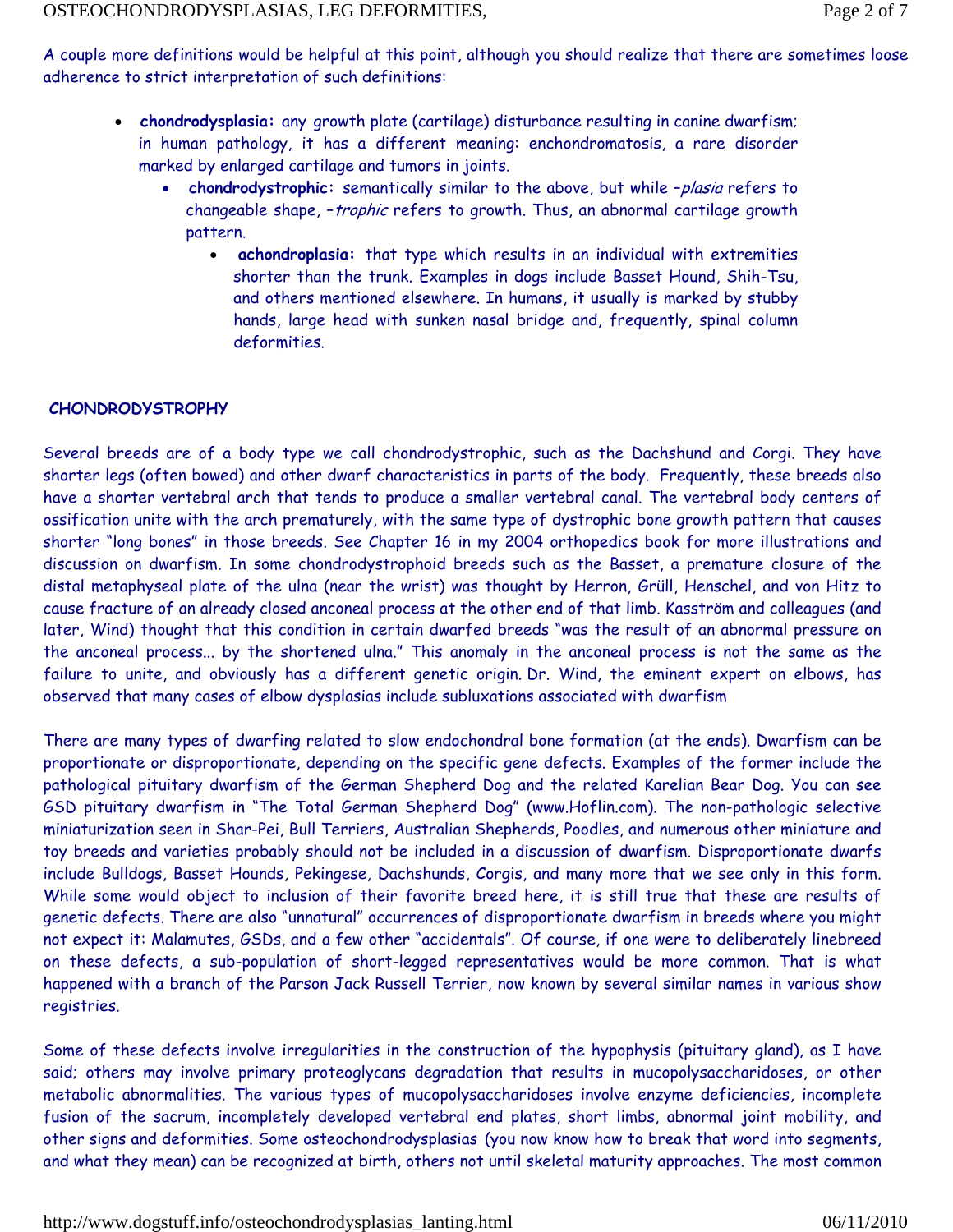seen at birth is the achondroplasias of rabbits, mice, and humans, although some (erroneously?) apply that term to conditions in dogs, too. Some achondroplasia is from sporadic mutation, and most seem to be transmitted by a dominant gene. A few authorities have claimed that achondroplasia is not seen in the canine, but Aegerter and Kirkpatrick describe it as a genetic chondroblast (cartilage cell) disturbance in the epiphysis. Betts calls it "a symptom rather than a disease" and does not hesitate to apply the word to the "normal" condition seen in the Dachshund, Beagle, Basset Hound, French Bulldog, Pekingese, and similar breeds. He properly excludes pituitary dwarfs, miniaturized but proportionate breeds, Malamute dwarfism, and the dwarfism of Labs with retinal dysplasia. Various forms of chondrodysplasia affect Cocker Spaniels and German Shorthaired Pointers.

Miniature Poodles are occasionally found with a form of osteochondrodysplasia that has sometimes but properly erroneously referred to as "achondrodysplasia". An increased collagen concentration and RNA content is often found in affected cartilage of such dwarfs, though DNA content is normal. There are differences in appearance between individuals because of modifier genes as well as environmental forces. Miniature Poodles with inherited epiphyseal chondrodysplasia are rhizomelic (it seems the shortness of their limbs comes primarily from the retardation of growth nearest the hips and shoulders) and often have ventrodorsal compression of the chest and enlarged joints. Occasionally a spontaneous mutation will produce symptoms similar to congenital spondyloepiphyseal dysplasia and "achondrodysplasia", and variations on these are seen in many breeds, including multiple epiphyseal dysplasia in Miniature Poodles and Beagles.

Asynchronous (unequal) growth of the radius and ulna**,** that is, when these two bones' growth rates are not coordinated, is found in non-dwarfs in a wide continuous "spectrum" of severity, often unnoticed by the average dog observer (and many a licensed dog-show judge!). Dwarfism is often an accompaniment to that asynchronous growth of the "double bones" in either front or rear limbs. Such dogs also have nearby limb segments shortened, such as the humerus or femur. The more extreme end of that range is considered by some to be "normal" in some breeds (to name some more: Corgis, Basset, Lhasa Apso, and Pekingese). However, elbow subluxation accompanied by pain has been reported in these dwarf breeds, and probably has a causal connection. While carpal valgus (turning out at the pasterns) and external rotation of the foot are "acceptable" within the descriptions of "breed type", the occasional or perhaps frequent abnormalities of the ligaments and joints in the elbow that accompany this should be avoided or treated.

#### **OTHER SIGNS**

Chondrodysplasia in the most general sense is sometimes called a syndrome, other times part of a syndrome, the definition of that word being a collection of interconnected symptoms. Some dogs may have many, some a few, and others no readily observable symptoms. The clinical signs may be very mild, from almost undetectable bowing or shortening of the legs, to obvious skeletal deformity and the presence of several health problems. Chondrodysplasia Punctata is one name applied to a syndrome of multi-systemic disorders, and is so-called because of the "dots" of calcium phosphate deposits in the softer cartilage. It reminds me of the school of art made popular by Georges Seurat called "Pointillism". This genetic-metabolic problem has various skeletal expressions. Depending on the particular variety, the mode of inheritance could be autosomal recessive or dominant, or X-chromosome-linked recessive or dominant, some with full penetrance, and some not.

Besides skeletal indications, there are eye disorders such as microphthalmia (smaller eyes than they should be), lens detachments, cataracts, glaucoma, retinal defects, and nystagmus (jerking or twitching of the eyeballs). Other occasionally reported symptoms are problems with internal organs, head and neck bone defects, partial deafness, alopecia, and luxated patellas (for more on this stifle problem, see my upcoming orthopedics book or some of the websites that carry my articles).

#### **PREMATURE PHYSIS CLOSURE**

Premature closure of growth plates happens because, in some etiology (manner), the ossification process of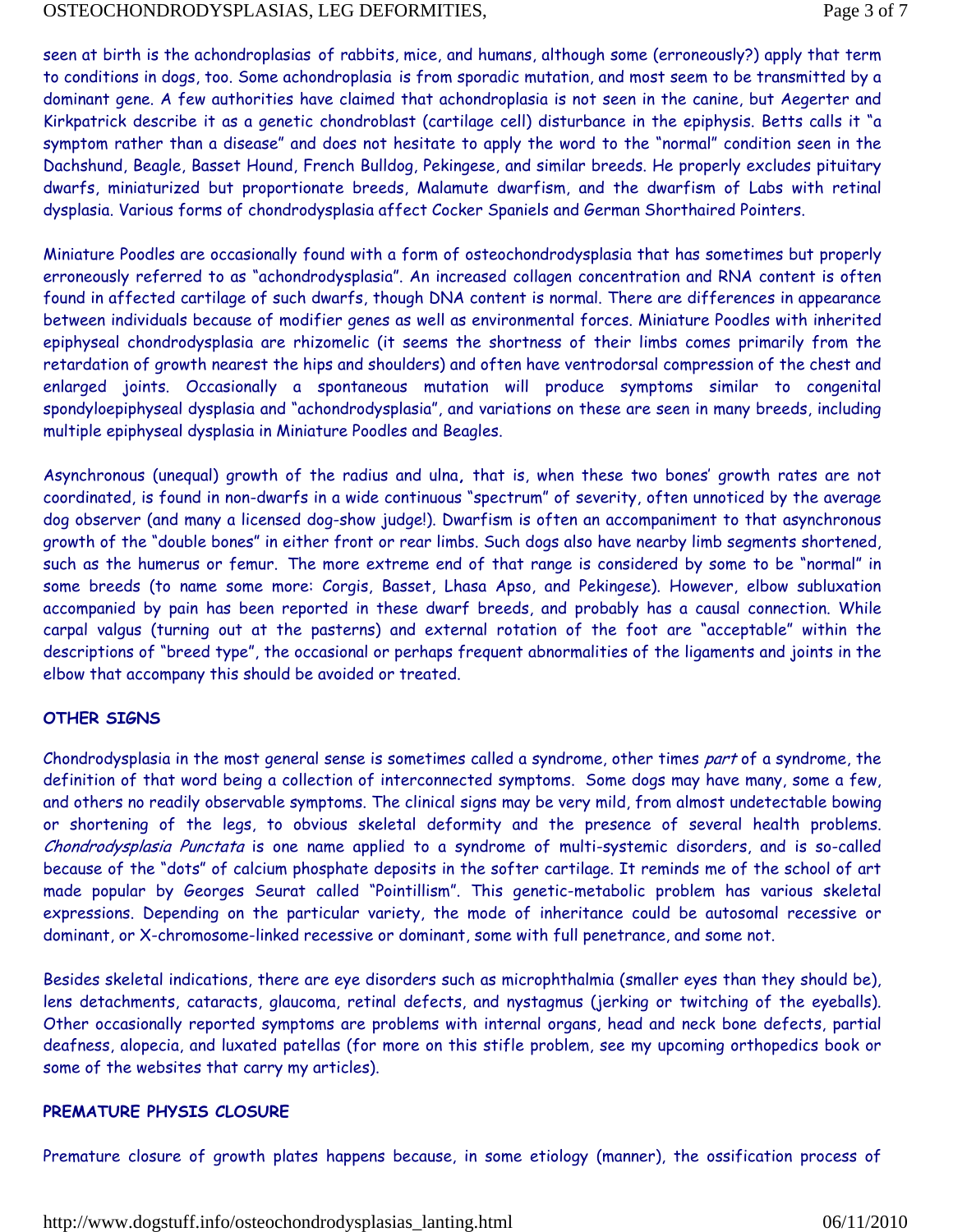endochondral cartilage is disturbed. Overfeeding and mineral supplementation are definitely contributors, but genetic susceptibility has to be taken into account, as well — probably much more. Ettinger mentions that "the most common cause of premature growth interference has been direct trauma to the growth plate area", though HOD and achondroplasia have also been reported in association with it. But he and his sources may have been giving too much credit/blame to physical or mechanical damage. The distal (furthest part) radius and ulna seem to be the most frequently involved sites for these disturbances.

Growth disturbances in the radius and ulna can be related to an outward twisting of the top of the ulna away from a good fit with the humeral condyles, enough so that subluxation or even luxation takes place. This lateral rotation may also exist independently, with no *observed* growth plate disruptions in those bones. The radius head can also dislocate, and both may occur at the same time, so there is quite a variety of changes possible, although the disorder is rare.

If the dislocations are not accompanied by (or secondary to) such asynchronous growth manifestations as seen in the ulna and/or radius, they are called congenital elbow dislocations. The premature closure of physes in ulna or radius, retained cartilage, chondrodysplasia or achondrodysplasia, and synostosis are separate problems. A condition of missing digits called ectrodactyly and another abnormality called cleft hand deformity have been seen in conjunction with congenital luxations and subluxations (also called arthrodysplasia) in the elbow.

#### **ROOTS OF MANY OF THESE DEFECTS**

Cholesterol has had a bad name among fad-diet promoters and people too lazy or busy to physically work off their calories. It is a product of the liver, necessary for the synthesis of Vitamin D as well as the assimilation of it, essential fatty acids, and Vitamins A, E, and K, but in sedentary people and those with genetic inability to metabolize it correctly, it can build up in the blood vessels and contribute to heart disease and stroke risk. At least some chondrodysplasias involve an error in the coding for biosynthesis of cholesterol. Since in the Havanese, a miniature Cuban breed, those who evidenced this dwarfism tested as having abnormal levels of several cholesterol-related sterols, a program of blood serum testing was undertaken. It was found that Havanese with normal straight legs had no such metabolic abnormality. in the body. These vitamins are needed for calcium utilization, bone development, and healthy eyes. The appearance of congenital defects, including osteochondrodysplasias, can often be blamed on inability to use these chemicals. Tracing a structural defect to its headwaters of a genetic defect expressed in a metabolic disorder along the route, is akin to finding the source of the Nile or Amazon.

#### **PLEIOTROPIC DEFECTS**

Pleiotropy is the phenomenon of having more than one phenotypic expression (often in grossly different manifestations) caused by the same gene — the same genetic defect. Alaskan Malamutes' dwarfism is a pleiotropic genetic defect that shows up as both dwarfism of their particular type and a blood disorder. It has been fairly extensively studied, and while one dog may vary in appearance considerably from the other, the disorder is a simple autosomal (not sex-linked) recessive trait with complete penetrance. Asynchronous growth of the radius and ulna (one at a different rate or completion than the other, remember) is part of the deformity in this breed. The chondrodysplasia in this breed has at times been mistaken for the Vitamin D deficiency called rickets, but only the tubular bones are affected, other than retarded ossification of the lateral tarsal (cuboid) bone. The head, spine, and other bones are not stunted or changed, and body length is normal. The gene that causes this chondrodysplasia also creates a macrocytic hypochromic anemia; the discovery of this being indicative of the way carriers may be found. A third effect of this one gene, by the way, is a different ability to bind certain trace minerals in the liver.

While on a judging assignment in Alaska in the early 1980s, I was presented with a Malamute from show lines, which had from an early age walked flat on its wrists. Because the forearm did not appear bowed I initially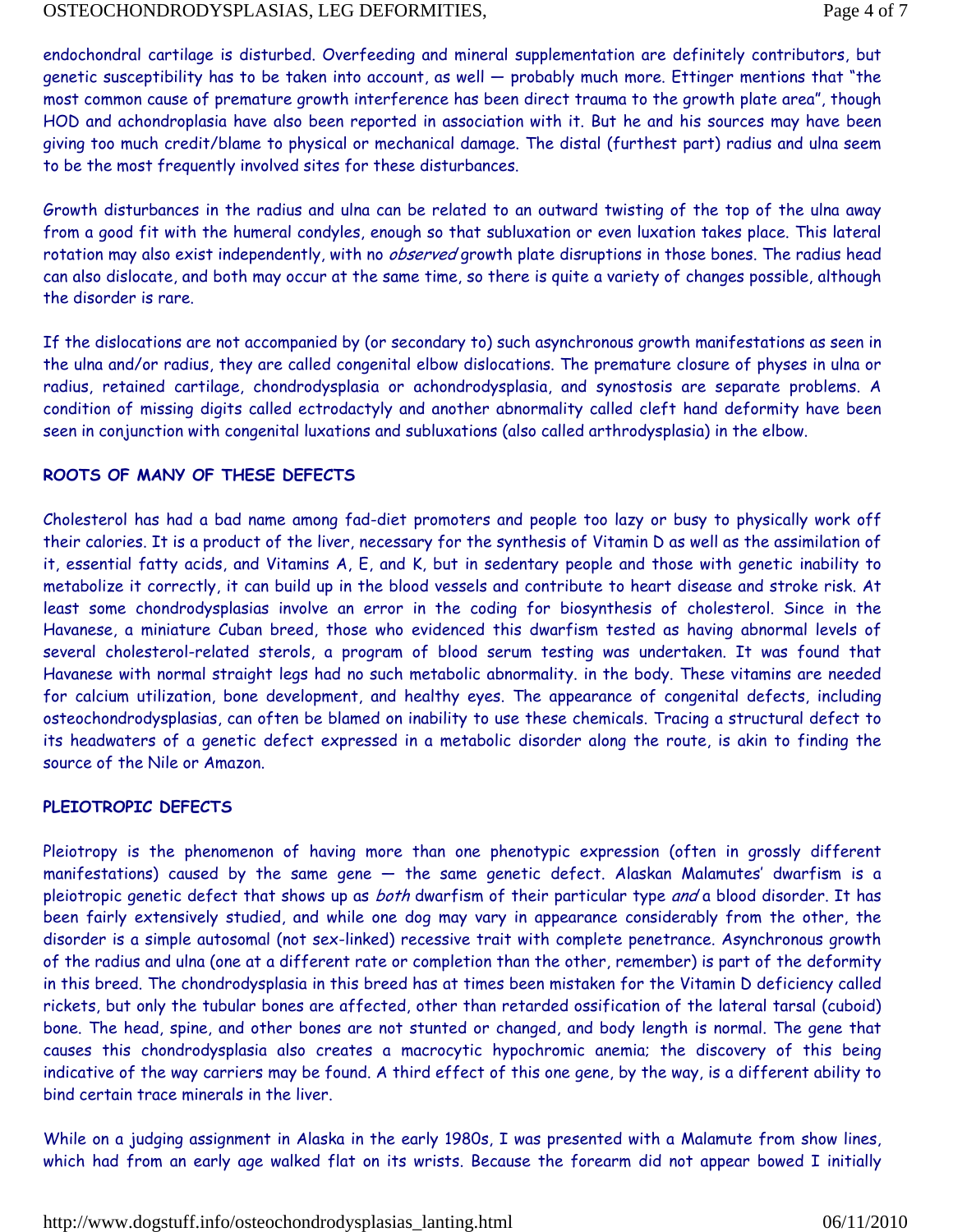thought it might have been a case of carpal luxation syndrome that I had been seeing with increasing frequency in American German Shepherd Dogs. I lost track of the owner and did not see any radiographs or blood analysis. Later, after seeing more Malamute Chondrodysplasia, I reconsidered my tentative "diagnosis". I think now that it could possibly have been both disorders occurring concurrently in the same dog, but more likely the carpal luxation was a result of the chondrodysplasia gene. Unfortunately my photographs of that dog were lost, but I later obtained pictures of other Malamutes, though without the extreme flat carpus.

A few other problems are similar, in that one gene (or gene pair, really) can cause ocular-skeletal dysplasia in Labrador Retrievers and possibly Samoyeds, for example. In this disorder, several defects in the eyeball, iris, and arteries serving the eyes are found in the same dogs that have short, thick leg bones (micromelia), prominent carpi (wrists) and elbows, and east-west stance in front. Hind legs usually are hyperextended (straight in stifle) yet still very short.

Great Pyrenees have their own style of micromelic dwarfism, too, as do a few other breeds. It is a simple recessive genetic trait, showing some similarities to Malamute dwarfism, and is marked by short curved ribs, underdeveloped rear limbs, all legs shortened, and abnormalities in the cartilage and bone of the vertebrae. Endochondral ossification disturbance can usually be seen on radiographs by 8 weeks. Often, ossification of the vertebral bodies, especially in the neck, is delayed right from the beginning, and visible on radiographs taken at 8 weeks of age. The metaphyses of the radius, ulna, and tibia are usually flared like the bell-bottom trousers of the hippies in the early 1970s or the sailors of a generation earlier. The condition does not automatically result in DJD (degenerative joint disease).

Norwegian Elkhound chondrodysplasia is similar to the other canine dwarfisms as well as to human spondylometaphyseal dysplasia; it is widespread in the breed, and may be associated with glycosuria (sugar in the blood), although in one study this was not found. Some curvature of the front legs may be noticed as early as 5 weeks of age, and all limbs are short in proportion to the body. It is also a simple recessive trait.

A disorder almost identical to the chondrodysplasia in two of the above-named breeds has recently been found in Akitas. Knowing how such reports usually lead to the identification of the same disease in other breeds (as has happened in panosteitis, GSD myelopathy, etc.), it is not very risky to predict that more will be added to this list in the future, though not at a high rate, given the very obvious nature of dwarfism and most breeders' desires to sweep it under the rug or eliminate it.

On an excellent website called Rhosyn German Shepherd Dogs, there was a good description and illustrations of dwarfism in the Havanese breed, and an ancillary discussion of dwarfism in the GSD, even though the site owner did not want to use that word for the condition. Havanese with dwarfism display ocular abnormalities, as do a few other breeds. The front legs grow crooked or bowed, and all four legs are shortened, giving the height-tolength ratio an undesirably short aspect. Havanese breeders have reported that all cases of early-onset cataracts leading to premature blindness, and nearly all "other serious health problems reported in Havanese within the past few years, have been in dogs that also exhibit the symptoms [of chondrodysplasia]". In Havanese, it also has been noted that some dogs have such subtle signs that they appear to have a straight leg on one side but not the other — asymmetric. Furthermore, that such asymmetrical dogs, if they are also diagnosed as having cataracts, will have the cataract in the eye that is on the same side as the crooked leg! The Rhosyn website mentioned above says, "To date, no Havanese with straight legs have been diagnosed with early onset cataracts!"

Many other dysplasias considered as a subcategory under osteochondrodysplasias result from disturbed ossification along the periphery (outer edge) of the growth plates in various bones such as the ribs, vertebral processes, skull, and elsewhere. Certain dwarfism characteristics have been made part of the breeds' show standards and are not much covered here, but even some breeds that are not normal skeletally, anyway, such as Dachshunds and French Bulldogs, sometimes are even more afflicted with chondrodysplasia than their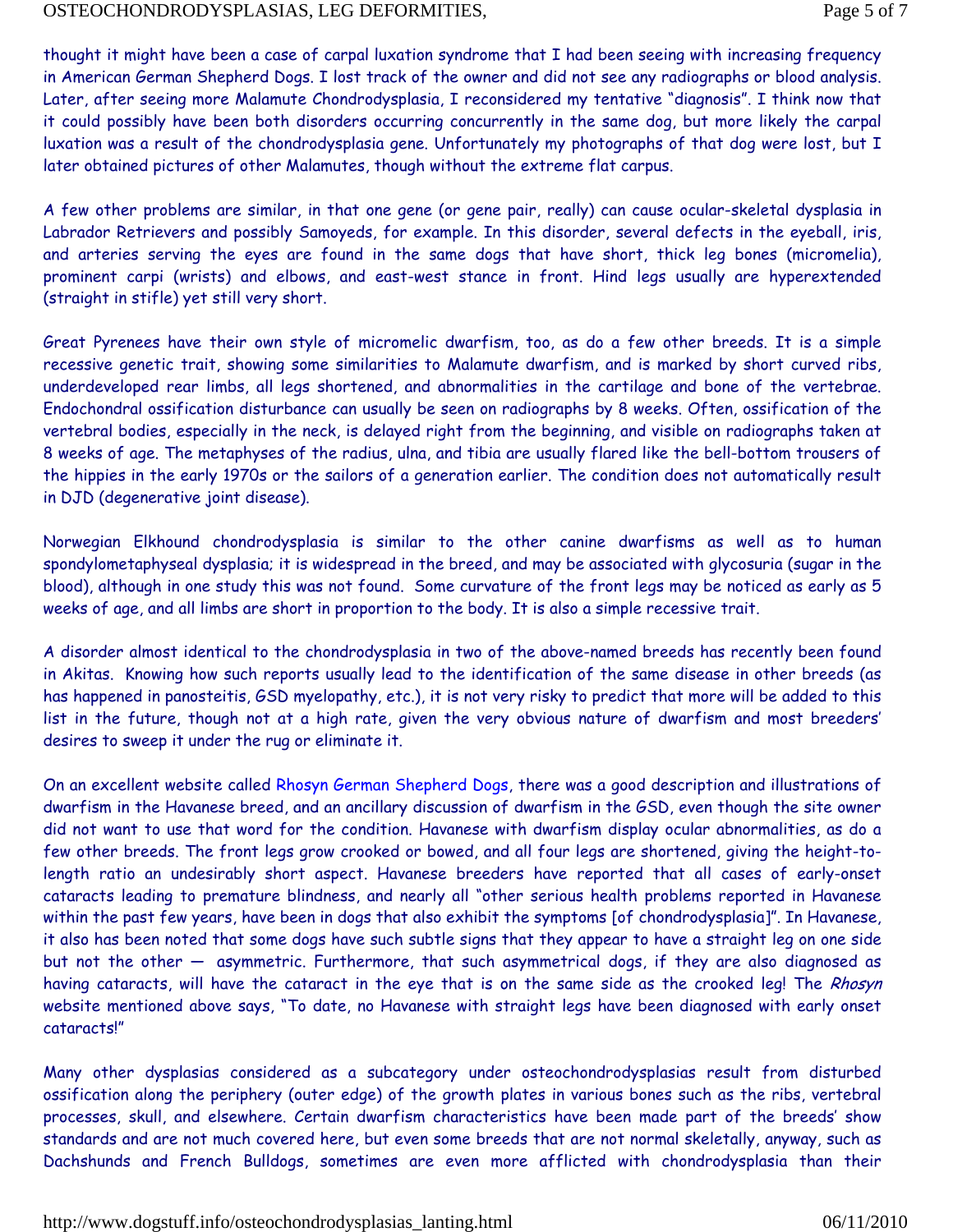artificially-considered "normal" compatriots. In many cases, dwarfisms with partial penetrance or expression may go unrecognized, with the breeder considering the mildly affected pup to be simply a "runt".

Recently, some cases of chondrodysplasia/chondrodystrophy of the sort found in the Corgi have been reported in German Shepherd Dogs in Australia. The German Shepherd Dog Council of Australia website, http://www.gsdcouncilaustralia.org.au , has some more details on the investigation there. Some of the bitches whelping such dwarfs are daughters of popular showdogs such as Hammer v Waterkant, Lindendale Strike Force, Leitungen Prince Rowdy, and the highly-respected German export Iwan v Lechtal. Cases have been reported all across the country: in Canberra, South Australia, New South Wales and Western Australia. One cryptic comment from Downunder was, "The common denominator in all cases has been the Stud Dog." I found this dog is Aimsway Abacus, a son of German import Balou v Eppelin and a local-bred bitch, Rakishka Ali; Abacus linebreeding is: Eiko-Vasall Kirschental (5-5). Most people are reluctant to `fess up to genetic problems for fear of losing face — or stud fees. Fortunately, there is a move for openness in Australia concerning this appearance of achondroplastic dwarf GSDs, even though at this time it appears the incidence is considerably less than the incidence of pituitary (proportionate) dwarfism in the GSD that I reported on several years ago. Some examples of the latter are shown in my GSD book.

Illustrations either accompany this article or are available.



Figure 1. Normal proportions and leg length in a Havanese, with about as much chest depth as the distance from elbow to floor.

Fig. 3 Littermates Angel (chondrody splastic dwarf) and Athello (normal leg length)







Figure 2. Chondrodysplastic dwarf "Hav" with bottom of chest well below the elbow, & with shortened limbs.

Fig. 4 "Dusty", a chondrodysplastic GSD at 12 weeks and at 9 months.



Credits: photographs graciously supplied by Rhosyn kennels in Australia. photos copyrighted © 2000 – 2003 by Rhosyn:

http://www.rhosyngsd.com/